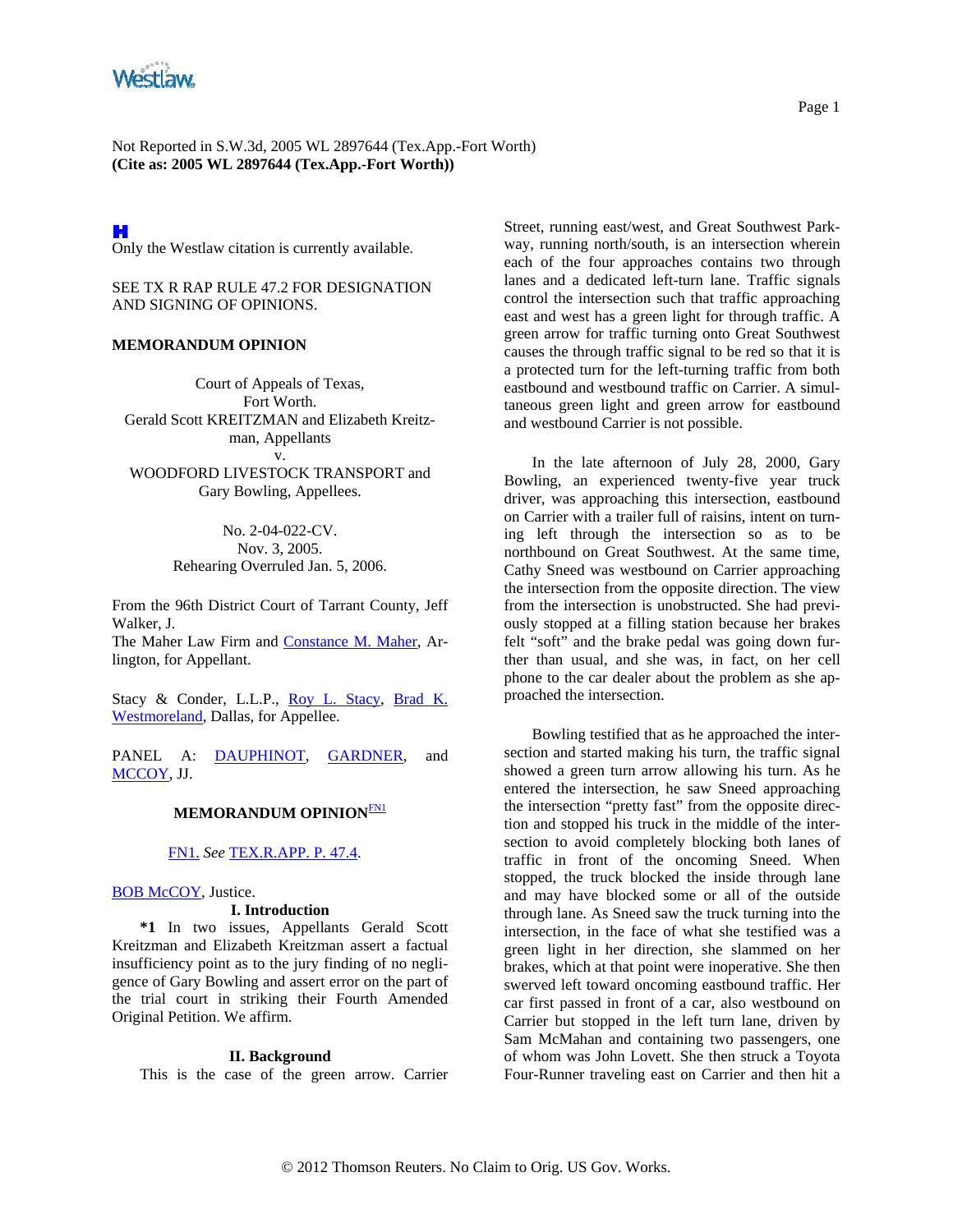# Not Reported in S.W.3d, 2005 WL 2897644 (Tex.App.-Fort Worth) **(Cite as: 2005 WL 2897644 (Tex.App.-Fort Worth))**

second eastbound car containing the Krietzmans, sending their car into a telephone pole. The Kreitzmans had serious injuries, resulting in a January 9, 2001 lawsuit against Sneed, Bowling, and his employer, Woodford Livestock Transport (hereinafter "WLT").

Eight months after filing suit, the Kreitzmans sent written discovery requests to WLT requesting, *inter alia,* Bowling's driver's logs. In January 2003, the logs for the week of the accident were produced, but no others. Finally in June 2003, two and one-half years after filing suit and a year and nine months after requesting them, the Kreitzmans filed a motion to compel the production of Bowling's other driver's logs, the response to which was that WLT did not have them. The Kreitzmans then filed a Fourth Amended Original Petition eleven days before trial that as to WLT for the first time alleged negligent hiring, negligence per se regarding federal and state statutes, negligent record keeping, gross negligence, and a request for exemplary damages. WLT responded with a motion to strike this pleading based on surprise and untimeliness, which the trial court granted.

**\*2** At trial Lovett and Sneed testified that the light controlling westbound Carrier was green, and Elizabeth Kreitzman testified that the light controlling eastbound Carrier was green, which would have meant that Bowling did not have a protected-turn green arrow. Investigating Officer Bement testified that the traffic lights were sequencing properly on the day of the accident, and that his report on the day of the accident indicated that both Sneed and Bowling had green lights for through traffic. The sequence was a red light for through traffic with a green arrow, then a yellow arrow, and then solid green for through traffic. McMahan's testimony was confusing as to the color of the light and whether he had a green arrow, a green light, or a red light in the westbound Carrier left turn lane. Apparently, at the time of trial he believed that the truck had a green arrow when it entered the intersection one-eighth of a mile in front of him, which had turned red by the time his car got to the intersection, but this was somewhat contradictory to his deposition and earlier statement wherein he indicated that the westbound Carrier light was green for through traffic, possibly at the time the truck turned into the intersection. The through traffic signal light would, of course, have been green at the time he

was sitting in the turn lane if he had arrived at the turn lane too late for the green arrow. The investigating officer reported that, after interviewing witnesses at the scene, the truck was at fault for failing to yield the right-of-way to Sneed. Therefore, there were three witnesses who testified that Bowling's light was, or had to be, a green light; one witness, Bowling, who testified that the light was a green arrow; and one witness who gave somewhat contradictory testimony, but seemed to mostly support Bowling at trial. On appeal, the Kreitzmana point out that if Bowling had a protected-turn green arrow, then the Kreitzmans, Sneed, and the occupants of the Toyota Four-Runner were intent on running a red light.

A jury trial resulted in a finding of negligence against Sneed, no-negligence findings against Elizabeth Kreitzman, Bowling, and WLT, and an award of over \$200,000 to the Kreitzmans, which was settled after trial with Sneed. Following the denial of a motion for new trial, this appeal commenced.

## **III. Negligence of Gary Bowling**

In their first issue, the Krietzmans complain that the evidence is factually insufficient to support the jury's finding of no negligence as to Bowling. Kreitzman contends that Bowling was negligent if he had a red light, a green light, or even a green arrow because he failed to keep a proper lookout.

# **A. Standard of Review**

In reviewing a issue asserting that a finding is "against the great weight and preponderance" of the evidence, we must consider and weigh all of the evidence and set aside the finding only if the evidence is so weak or the finding is so contrary to the great weight and preponderance of the evidence as to be clearly wrong and unjust. *[Dow Chem. Co. v. Francis,](http://www.westlaw.com/Find/Default.wl?rs=dfa1.0&vr=2.0&DB=4644&FindType=Y&ReferencePositionType=S&SerialNum=2001340683&ReferencePosition=242)* [46 S.W.3d 237, 242 \(Tex.2001\)](http://www.westlaw.com/Find/Default.wl?rs=dfa1.0&vr=2.0&DB=4644&FindType=Y&ReferencePositionType=S&SerialNum=2001340683&ReferencePosition=242); *[In re King's Estate,](http://www.westlaw.com/Find/Default.wl?rs=dfa1.0&vr=2.0&DB=713&FindType=Y&ReferencePositionType=S&SerialNum=1952101913&ReferencePosition=661)* [150 Tex. 662, 244 S.W.2d 660, 661 \(1951\)](http://www.westlaw.com/Find/Default.wl?rs=dfa1.0&vr=2.0&DB=713&FindType=Y&ReferencePositionType=S&SerialNum=1952101913&ReferencePosition=661).

**\*3** Generally, we do not have to detail supporting evidence when upholding factual sufficiency of the evidence underlying the trial court's judgment. *[Ellis County State Bank v. Keever,](http://www.westlaw.com/Find/Default.wl?rs=dfa1.0&vr=2.0&DB=713&FindType=Y&ReferencePositionType=S&SerialNum=1994136021&ReferencePosition=794)* [888 S.W.2d 790,](http://www.westlaw.com/Find/Default.wl?rs=dfa1.0&vr=2.0&DB=713&FindType=Y&ReferencePositionType=S&SerialNum=1994136021&ReferencePosition=794)  [794 \(Tex.1994\)](http://www.westlaw.com/Find/Default.wl?rs=dfa1.0&vr=2.0&DB=713&FindType=Y&ReferencePositionType=S&SerialNum=1994136021&ReferencePosition=794). When conducting a factual sufficiency review, a court of appeals must not merely substitute its judgment for that of the trier of fact. *[Golden Eagle Archery, Inc. v. Jackson,](http://www.westlaw.com/Find/Default.wl?rs=dfa1.0&vr=2.0&DB=4644&FindType=Y&ReferencePositionType=S&SerialNum=2003620999&ReferencePosition=761)* [116 S.W.3d](http://www.westlaw.com/Find/Default.wl?rs=dfa1.0&vr=2.0&DB=4644&FindType=Y&ReferencePositionType=S&SerialNum=2003620999&ReferencePosition=761)  [757, 761 \(Tex.2003\)](http://www.westlaw.com/Find/Default.wl?rs=dfa1.0&vr=2.0&DB=4644&FindType=Y&ReferencePositionType=S&SerialNum=2003620999&ReferencePosition=761). The trier of fact is the sole judge of the credibility of witnesses and the weight to